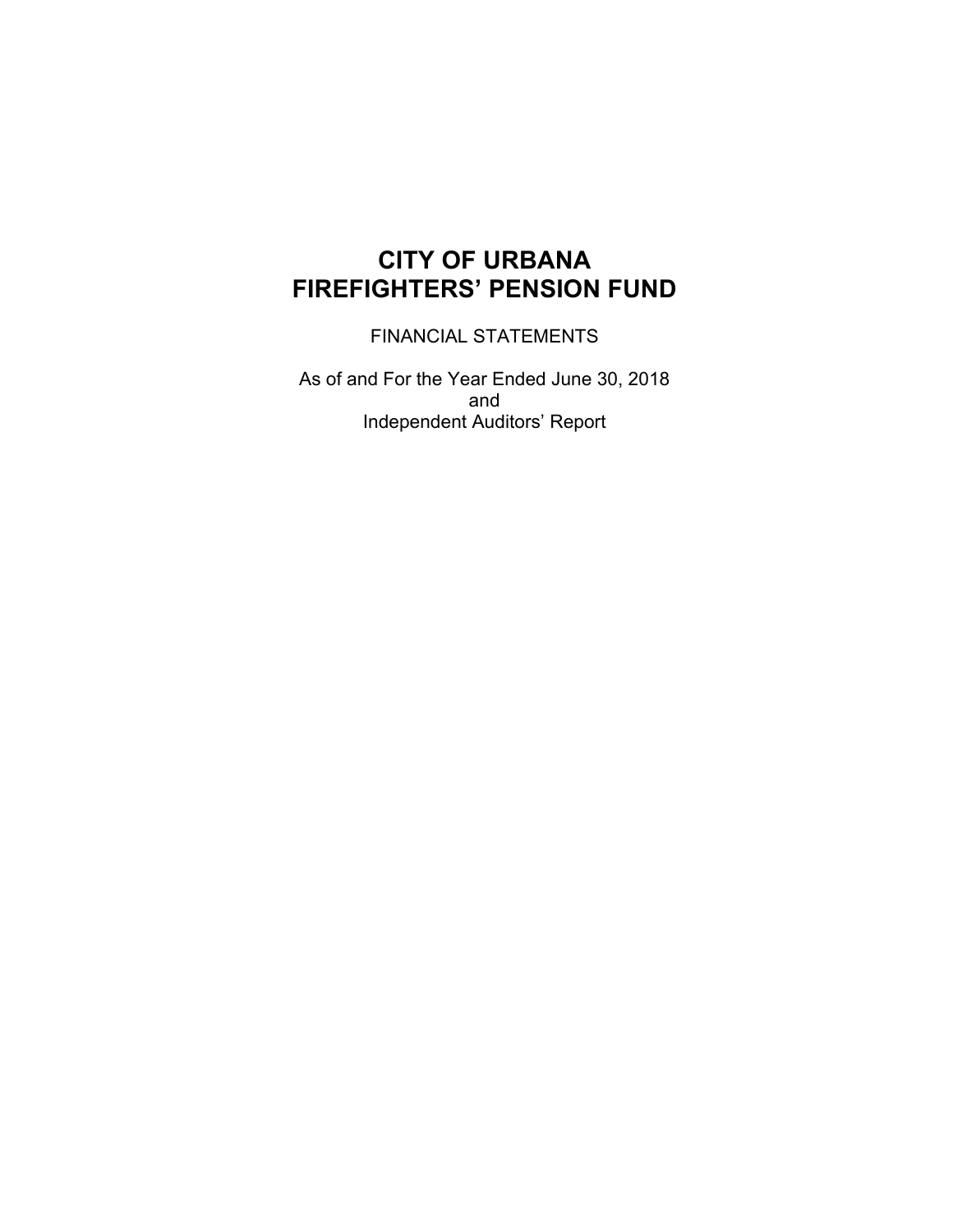#### **CITY OF URBANA FIREFIGHTERS' PENSION FUND** TABLE OF CONTENTS As of June 30, 2018

# *PAGE*

| <b>FINANCIAL STATEMENTS</b>                           |    |
|-------------------------------------------------------|----|
|                                                       | 3  |
|                                                       | 4  |
|                                                       | 5  |
| <b>REQUIRED SUPPLEMENTARY INFORMATION (UNAUDITED)</b> |    |
|                                                       | 12 |
|                                                       | 14 |
|                                                       | 16 |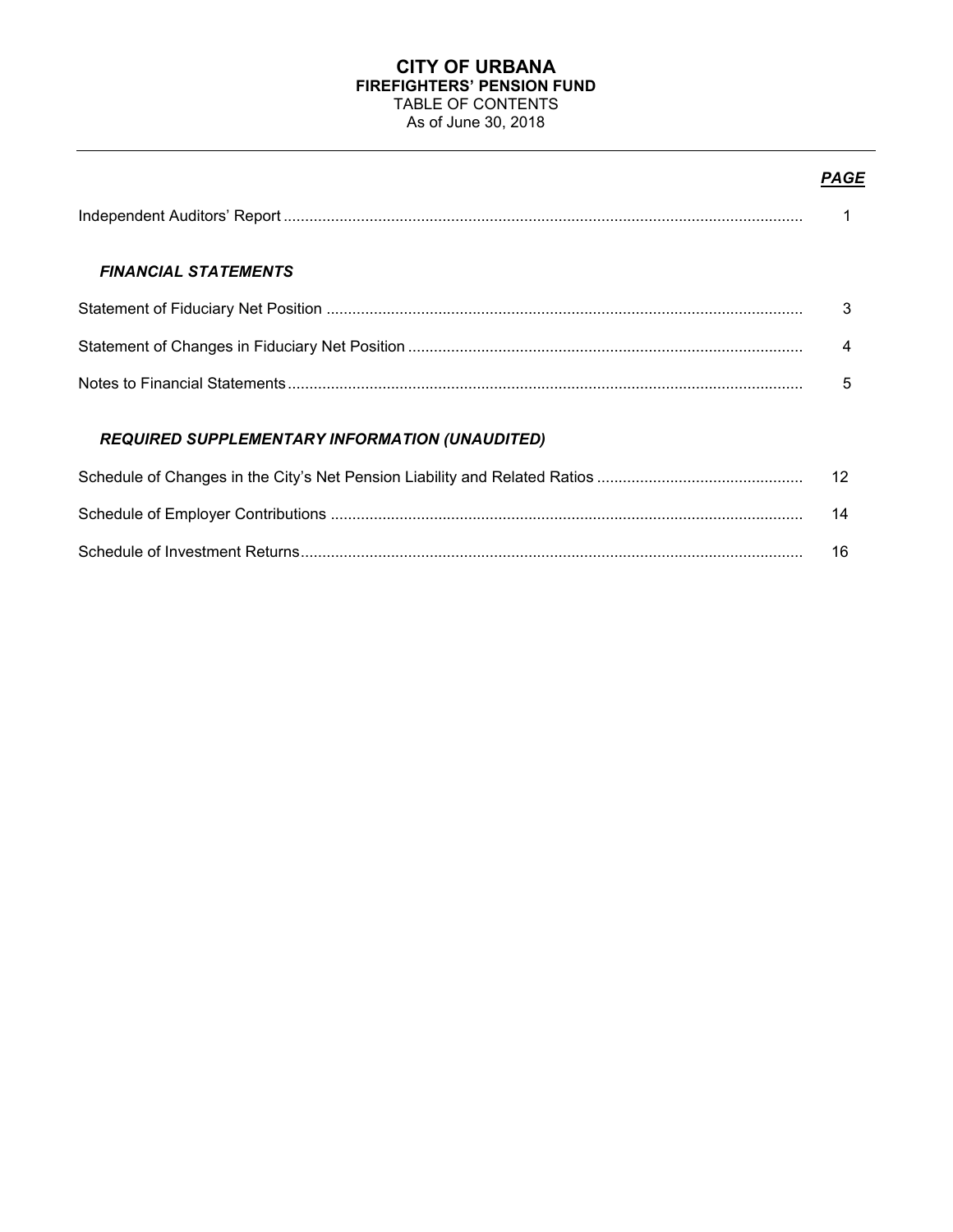

#### INDEPENDENT AUDITORS' REPORT

To the Honorable Mayor and Members of the City Council City of Urbana Firefighters' Pension Fund Urbana, Illinois

#### **Report on the Financial Statements**

We have audited the accompanying financial statements of the City of Urbana Firefighters' Pension Fund, a pension trust fund of the City of Urbana, as of and for the year ended June 30, 2018, and the related notes to the financial statements, which collectively comprise the City of Urbana Firefighters' Pension Fund's basic financial statements as listed in the table of contents.

#### **Management's Responsibility for the Financial Statements**

Management is responsible for the preparation and fair presentation of these financial statements in accordance with accounting principles generally accepted in the United States of America; this includes the design, implementation, and maintenance of internal control relevant to the preparation and fair presentation of financial statements that are free from material misstatement, whether due to fraud or error.

#### **Auditors'·Responsibility**

Our responsibility is to express an opinion on these financial statements based on our audit. We conducted our audit in accordance with auditing standards generally accepted in the United States of America. Those standards require that we plan and perform the audit to obtain reasonable assurance about whether the financial statements are free from material misstatement.

An audit involves performing procedures to obtain audit evidence about the amounts and disclosures in the financial statements. The procedures selected depend on the auditors' judgment, including the assessment of the risks of material misstatement of the financial statements, whether due to fraud or error. In making those risk assessments, the auditor considers internal control relevant to the City of Urbana Firefighters' Pension Fund's preparation and fair presentation of the financial statements in order to design audit procedures that are appropriate in the circumstances but not for the purpose of expressing an opinion on the effectiveness of the City of Urbana Firefighters' Pension Fund's internal control. Accordingly, we express no such opinion. An audit also includes evaluating the appropriateness of accounting policies used and the reasonableness of significant accounting estimates made by management, as well as evaluating the overall presentation of the financial statements.

We believe that the audit evidence we have obtained is sufficient and appropriate to provide a basis for our audit opinion.

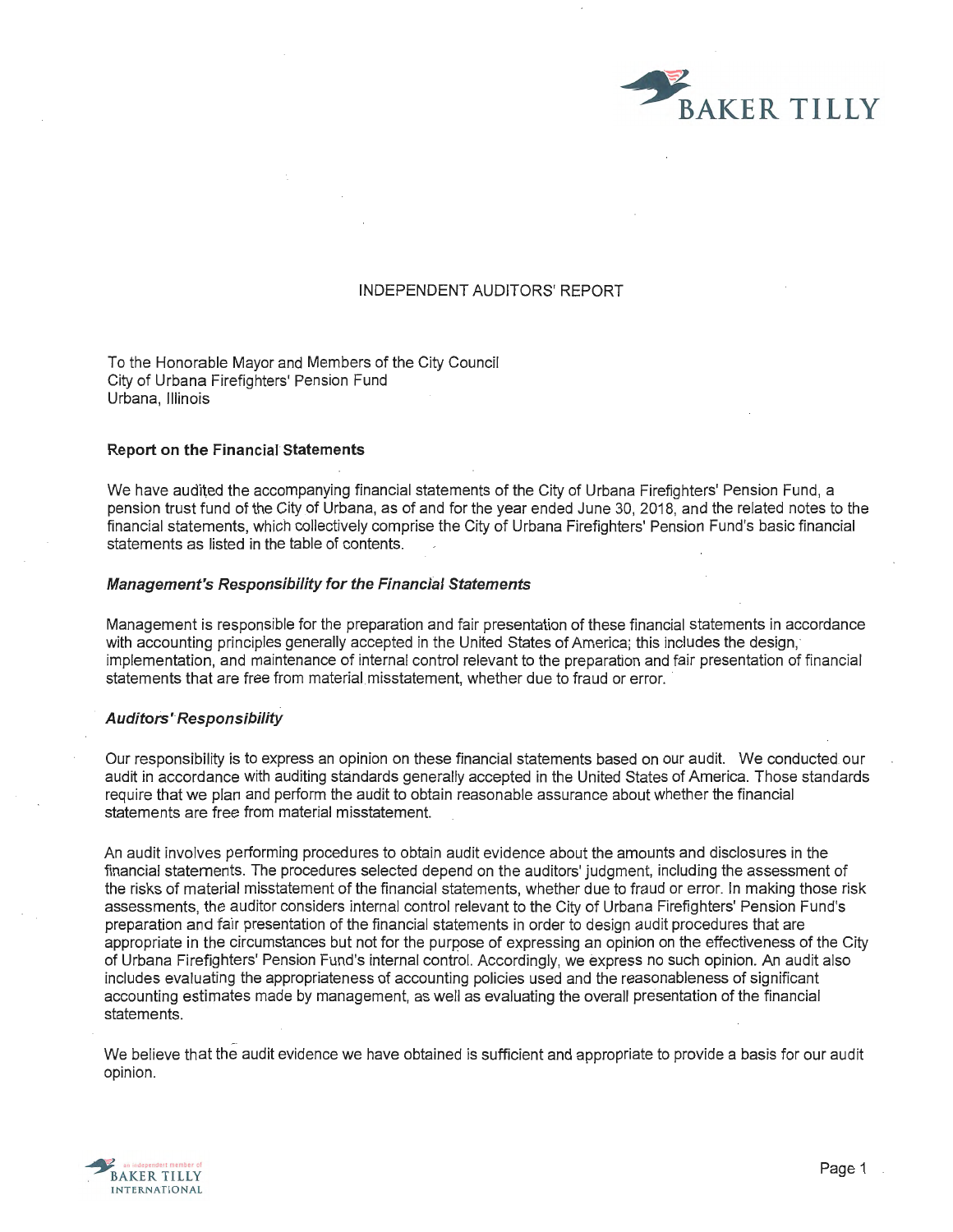To the Honorable Mayor and Members of the City Council City of Urbana Firefighters' Pension Fund

### *Opinion*

In our opinion, the financial statements referred to above present fairly, in all material respects, the financial position of the City of Urbana Firefighters' Pension Fund as of June 30, 2018, and the changes in financial position for the year then ended in accordance with accounting principles generally accepted in the United States of America.

### *Other Matter*

### *Required Supplementary Information*

Accounting principles generally accepted in the United States of America require that the required supplementary information as listed in the table of contents be presented to supplement the basic financial statements. Such information, although not a part of the basic financial statements, is required by the Governmental Accounting Standards Board who considers it to be an essential part of financial reporting for placing the basic financial statements in an appropriate operational, economic, or historical context. We have applied certain limited procedures to the required supplementary information in accordance with auditing standards generally accepted in the United States of America, which consisted of inquiries of management about the methods of preparing the information and comparing the information for consistency with management's responses to our inquiries, the basic financial statements, and other knowledge we obtained during our audit of the basic financial statements. We do not express an opinion or provide any assurance on the information because the limited procedures do not provide us with sufficient evidence to express an opinion or provide any assurance.

Management has omitted management's discussion and analysis that accounting principles generally accepted in the United States of America require to be presented to supplement the basic financial statements. Such missing information, although not a part of the basic financial statements, is required by the Governmental Accounting Standards Board who considers it to be an essential part of financial reporting for placing the basic financial statements in an appropriate operational, economic, or historical context. Our opinion on the basic financial statements is not affected by this missing information.

Baker Tilly Virchaw Krause, LLP

Oak Brook, Illinois December 19, 2018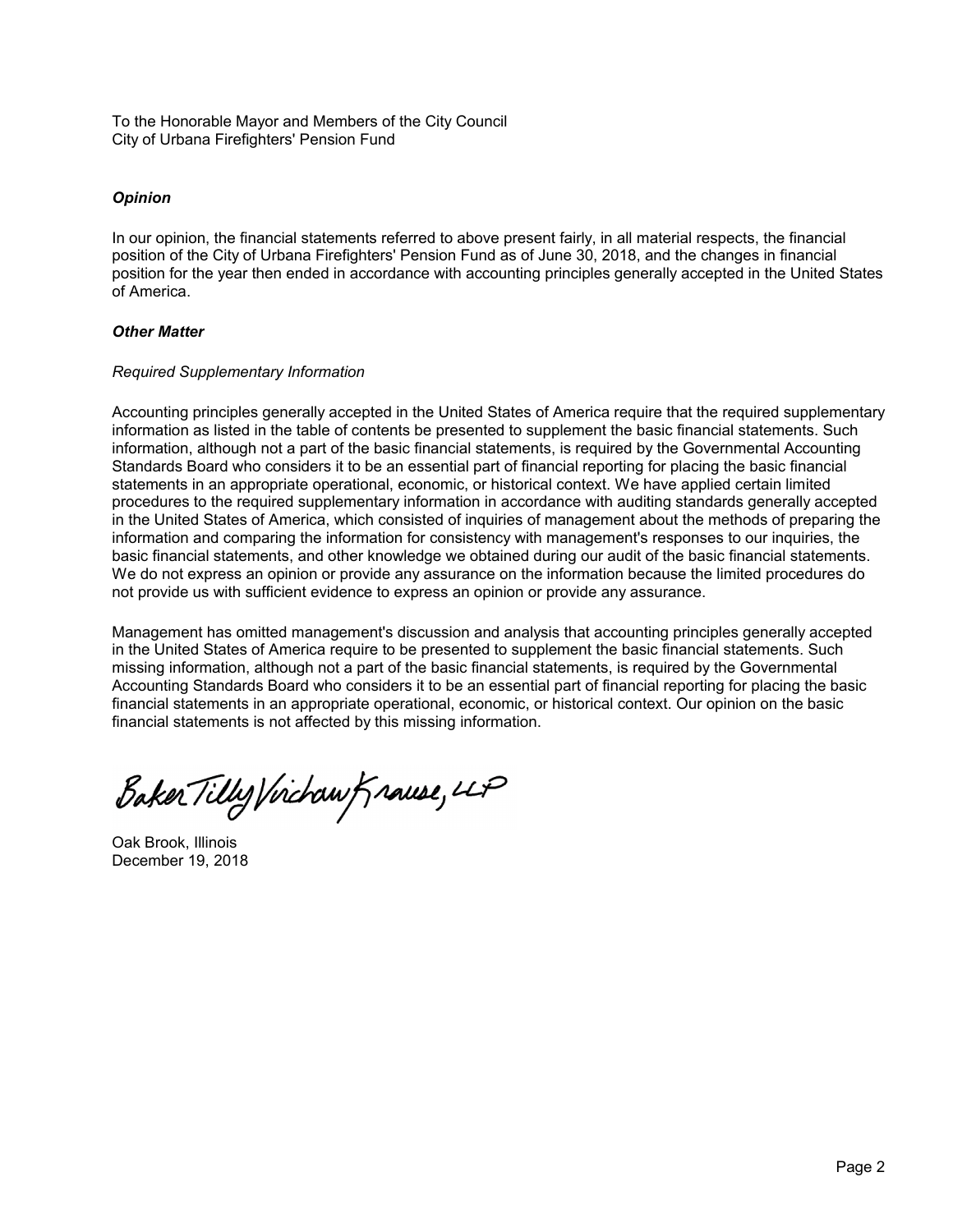# STATEMENT OF FIDUCIARY NET POSITION

As of June 30, 2018

| <b>Assets</b>                         |                  |
|---------------------------------------|------------------|
| Cash and cash equivalents             | \$<br>866,065    |
| Investments:                          |                  |
|                                       |                  |
| Certificates of deposit               | 2,305,788        |
| Money market mutual funds             | 156,796          |
| U.S. government and agency securities | 9,574,311        |
| Mutual funds                          | 32,539,569       |
| Corporate bonds                       | 3,186,313        |
| Municipal bonds                       | 315,420          |
|                                       |                  |
| Receivables:                          |                  |
| Accrued interest                      | 52,499           |
|                                       |                  |
| <b>Total Assets</b>                   | 48,996,761       |
|                                       |                  |
| <b>Liabilities</b>                    |                  |
| Accounts payable                      | 6,230            |
|                                       |                  |
|                                       |                  |
| <b>Total Liabilities</b>              | 6,230            |
|                                       |                  |
| <b>Net Position</b>                   |                  |
| Net position restricted for pensions  | \$<br>48,990,531 |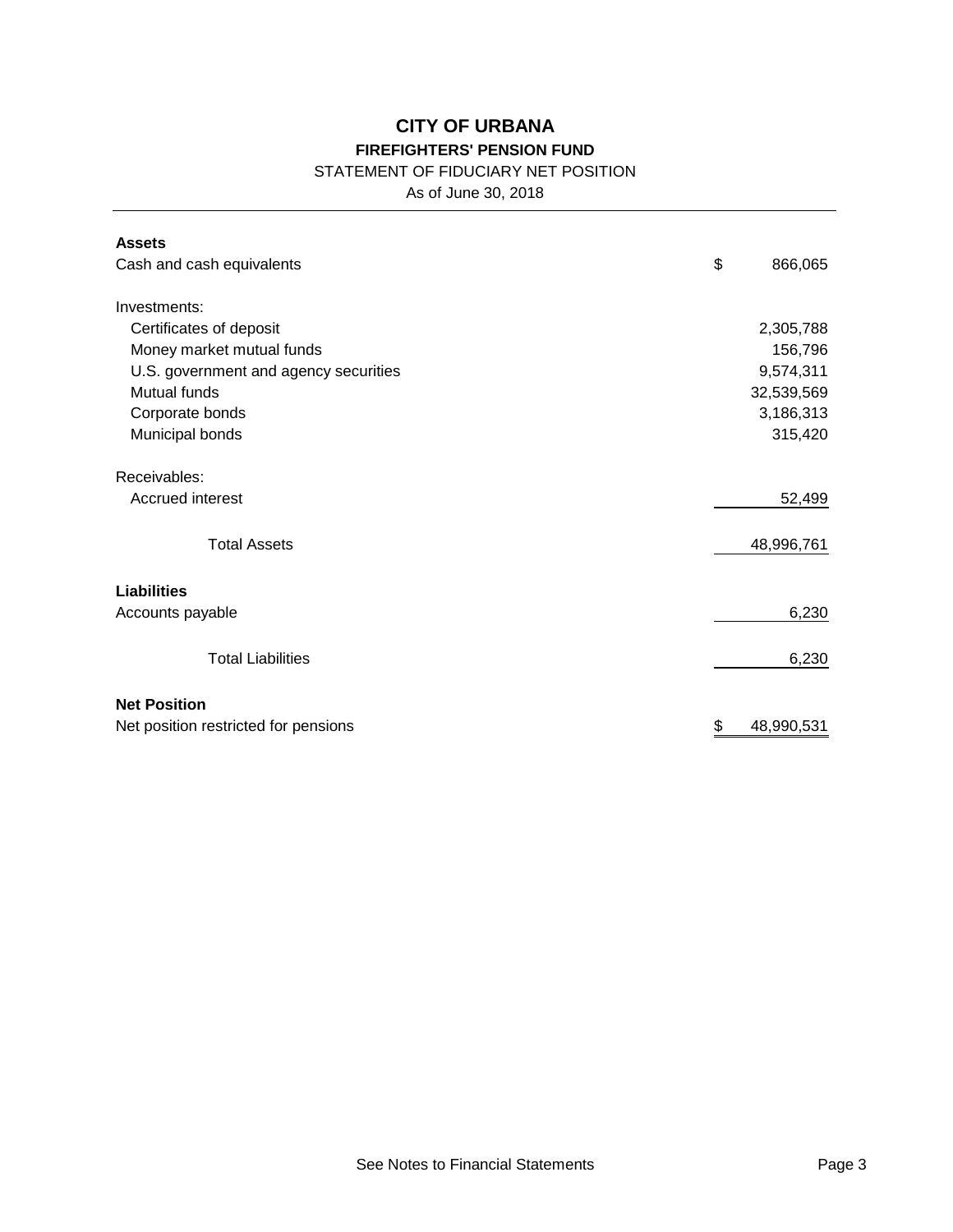# STATEMENT OF CHANGES IN FIDUCIARY NET POSITION

For the Year Ended June 30, 2018

| <b>Additions</b>                                    |                  |
|-----------------------------------------------------|------------------|
| <b>Employer contributions</b>                       | \$<br>966,759    |
| Employee contributions                              | 400,438          |
|                                                     |                  |
| <b>Total contributions</b>                          | 1,367,197        |
| Investment income                                   | 1,994,567        |
| Net appreciation in fair value of investments       | 2,121,026        |
| Less: investment expenses                           | (54, 706)        |
| Net investment income                               | 4,060,887        |
| <b>Total Additions</b>                              | 5,428,084        |
|                                                     |                  |
| <b>Deductions</b>                                   |                  |
| Benefits, including refunds of member contributions | 2,519,230        |
| Administration                                      | 16,556           |
| Refunds of contributions                            | 7,488            |
| <b>Total Deductions</b>                             | 2,543,274        |
| Net Increase in Fiduciary Net Position              | 2,884,810        |
| <b>Net Position Restricted for Pensions</b>         |                  |
| Beginning of year                                   | 46,105,721       |
| End of year                                         | \$<br>48,990,531 |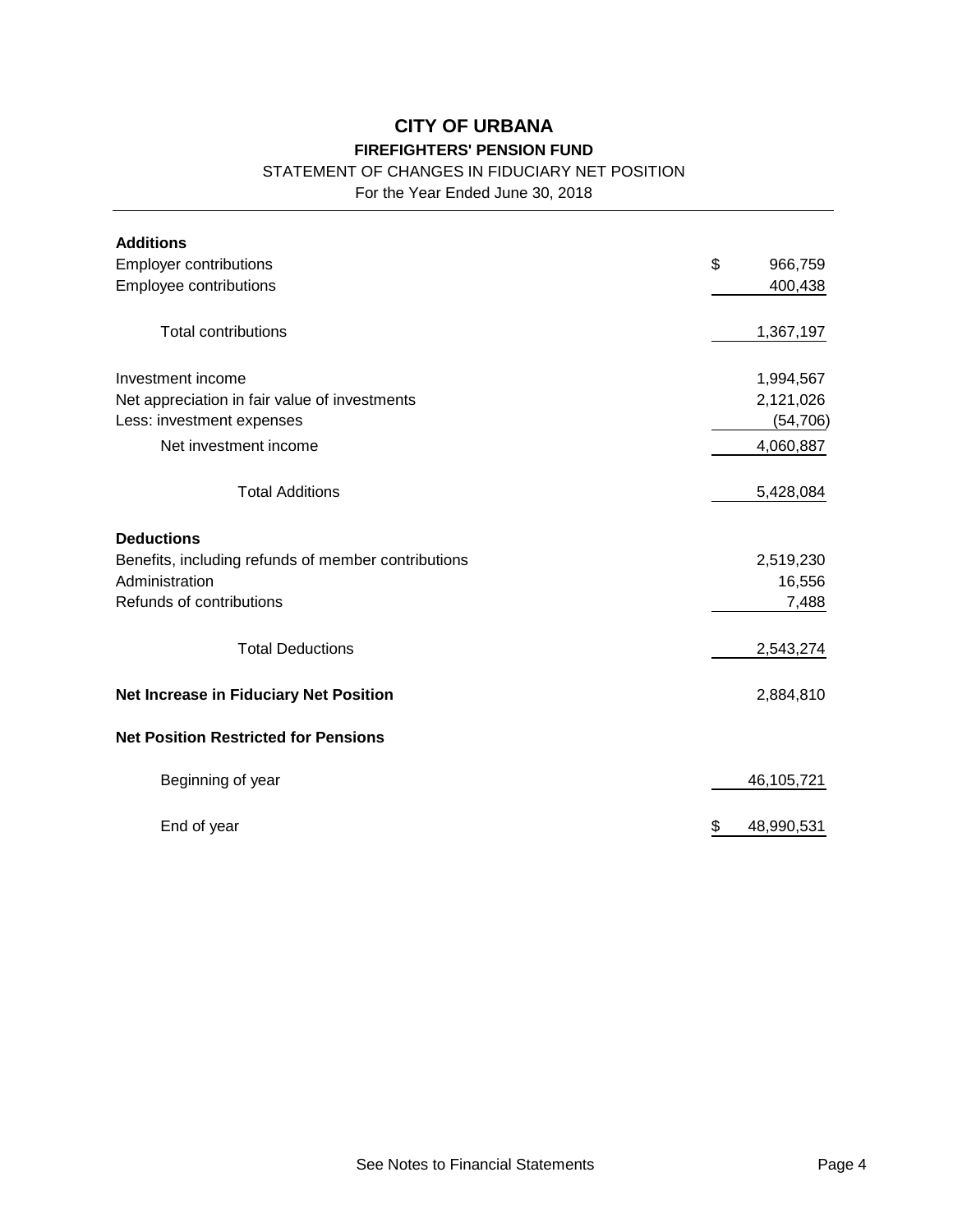#### **1. SUMMARY OF SIGNIFICANT ACCOUNTING POLICIES**

The Firefighters' Pension Fund (Pension Fund) is a pension trust fund of the City of Urbana, Illinois. The Pension Fund is used to account for the Firefighters' Pension Plan ("the Plan"), a single-employer, defined benefit plan for sworn firefighter personnel of the City of Urbana ("the City").

The accounting policies of the Pension Fund conform to accounting principles generally accepted in the United States of America as applicable to governmental units. The accepted standard-setting body for establishing governmental accounting and financial reporting principles is the Governmental Accounting Standards Board (GASB).

### **A. Reporting Entity**

The accompanying financial statements are limited to presenting only the individual Pension Fund and do not include any other funds of the City.

#### **B. Fund Accounting**

The Pension Fund uses funds to report on its fiduciary net position and the changes in its fiduciary net position. Fund accounting is designed to demonstrate legal compliance and to aid financial management by segregating transactions related to certain governmental functions or activities. A fund is a separate accounting entity with a self-balancing set of accounts. The Pension Fund is classified in this report in the fiduciary category.

#### **C. Measurement Focus and Basis of Accounting**

The accounting and financial reporting treatment applied to a fund is determined by its measurement focus. The Pension Fund is accounted for on a flow of economic resources measurement focus. With this measurement focus, all assets, deferred outflows of resources, liabilities and deferred outflows of resources associated with the operation of these funds are included on the balance sheet.

The Pension Fund is accounted for using the accrual basis of accounting. Consequently, its additions are recognized when they are earned and its deductions are recognized when they are incurred.

#### **D. Investments**

Investment purchases are recorded as of the trade date. Investments are stated at fair value for both reporting and actuarial purposes.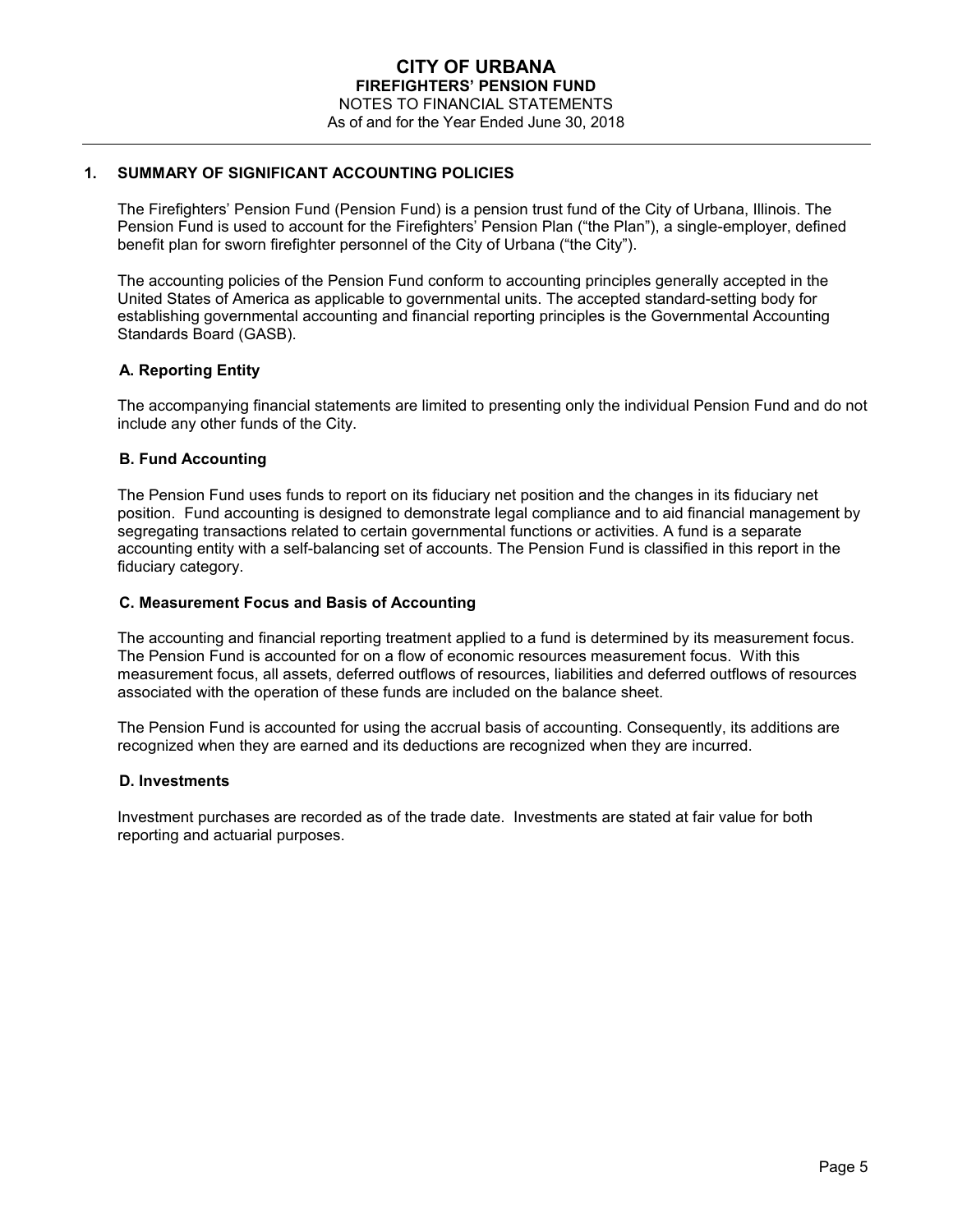#### **2. PLAN DESCRIPTION**

#### **A. Plan Administration**

Firefighter sworn personnel are covered by the Firefighters' Pension Plan which is a defined benefit singleemployer pension plan. Although this is a single-employer pension plan, the defined benefits and employee and minimum employer contributions are governed by Illinois Compiled Statutes (40 ILCS 5/3-1) and may be amended only by the Illinois legislature. The City accounts for the Firefighters' Pension Plan as a pension trust fund.

The Plan is governed by a five-member pension board. Two members are appointed by the City's Mayor, one pension beneficiary is elected by the membership, and two fire employees are elected by the membership.

#### **B. Plan Membership**

At July 1, 2017, the measurement date, membership of the plan was as follows:

| 51  |
|-----|
| .5  |
| 55  |
| 111 |

#### **C. Benefits Provided**

As provided for in the Illinois Compiled Statutes, the Firefighters' Pension Fund provides retirement benefits as well as death and disability benefits to employees grouped into two tiers. Tier 1 is for employees hired prior to January 1, 2011 and Tier 2 is for employees hired after that date. The following is a summary of the Firefighters' Pension Fund as provided for in Illinois Compiled Statutes.

*Tier 1* - Covered employees attaining the age of 50 or more with 20 or more years of creditable service are entitled to receive a monthly retirement benefit of one half of the monthly salary attached to the rank held in the fire service at the date of retirement. The monthly pension shall be increased by one twelfth of 2.5% of such monthly salary for each additional month over 20 years of service through 30 years of service to a maximum of 75% of such monthly salary. Employees with at least 10 years but less than 20 years of credited service may retire at or after age 60 and receive a reduced retirement benefit. The monthly pension of a firefighter who retired with 20 or more years of service after January 1, 1977 shall be increased annually, following the first anniversary date of retirement and paid upon reaching at least the age 55, by 3% of the original pension and 3% compounded annually thereafter.

Tier 2 - Covered employees attaining the age of 55 or more with 10 or more years of creditable service are entitled to receive a monthly pension of 2.5% of the final average salary for each year of creditable service. The salary is initially capped at \$106,800 but increases annually thereafter and is limited to 75% of final average salary. Employees with 10 or more years of creditable service may retire at or after age 50 and receive a reduced retirement benefit. The monthly pension of a firefighter shall be increased annually on the January 1 occurring either on or after the attainment of age 60 or the first anniversary of the pension start date, whichever is later. Each annual increase shall be calculated at 3% or one-half the annual unadjusted percentage increase in the CPI, whichever is less.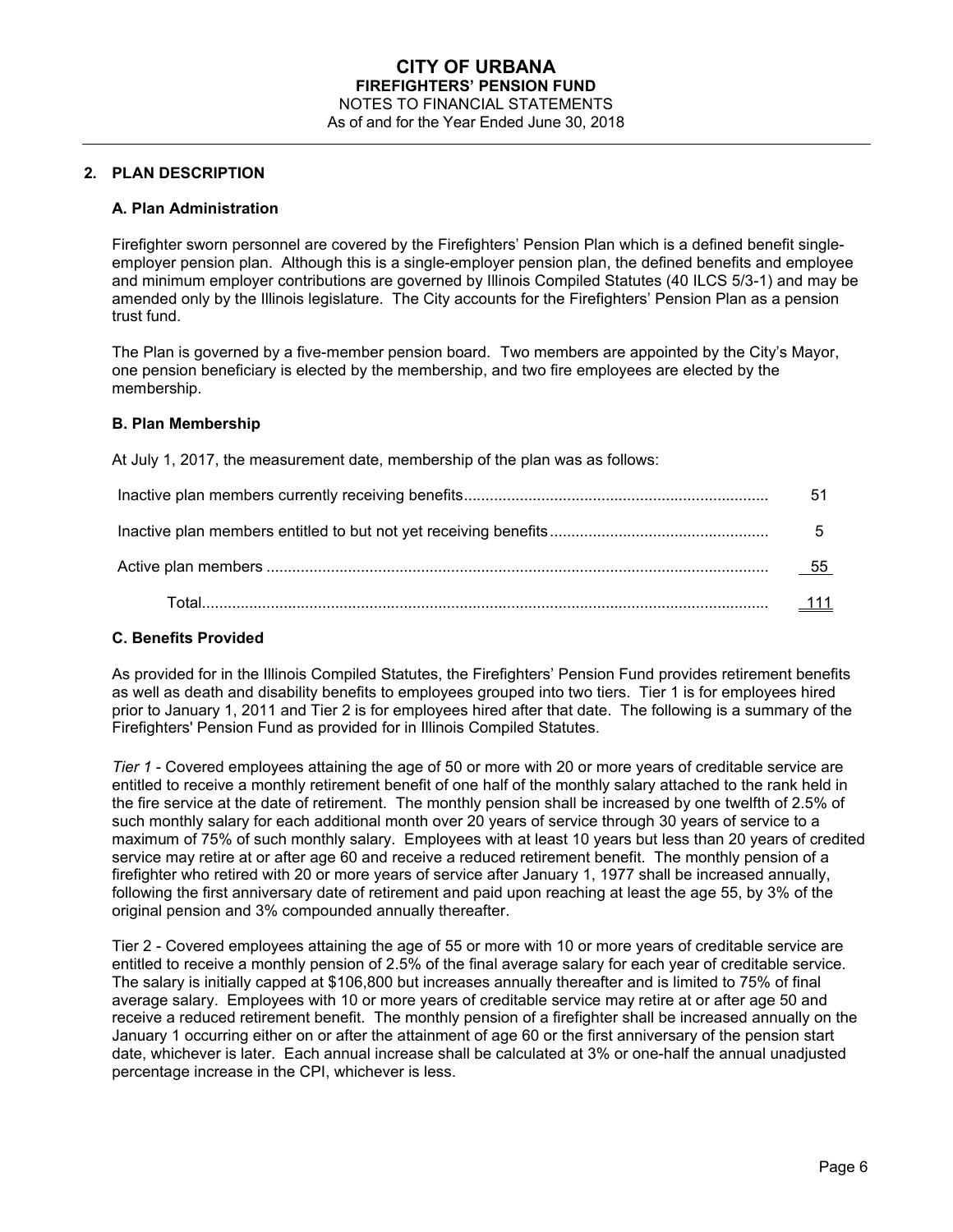#### **D. Contributions**

Participants are required by Illinois Compiled Statutes (ILCS) to contribute 9.455% of their base salary to the Plan. If a participant leaves covered employment with less than 20 years of service, accumulated participant contributions may be refunded without accumulated interest. The City is required to contribute the remaining amounts necessary to finance the Plan as actuarially determined by an enrolled actuary. Effective January 1, 2011, the City's contributions must accumulate to the point where the past service cost for the Plan is 90% funded by the year 2040. For the year ended June 30, 2018, the City's contribution was 18.05% of covered payroll.

### **3. DEPOSITS AND INVESTMENTS**

#### **A. Investment Policy**

Illinois Statutes authorize the Pension Fund to make deposits/investments in insured commercial banks, savings and loan institutions, obligations of the U.S. Treasury and U.S. Agencies, insured credit union shares, money market mutual funds with portfolios of securities issued or guaranteed by the United States or agreement to repurchase these same obligations, repurchase agreements, short-term commercial paper rated within the three highest classifications by at least two standard rating services, the Illinois Funds Investment Pool, and IMET. Pension funds may also invest in certain non-U.S. obligations, Illinois municipal corporations tax anticipation warrants, veteran's loans, obligations of the State of Illinois and its political subdivisions, and the Illinois insurance company general and separate accounts, mutual funds meeting certain requirements, equity securities, and corporate bonds meeting certain requirements. Pension funds with net assets in excess of \$10,000,000 and an appointed investment adviser may invest an additional portion of its assets in common and preferred stocks and mutual funds, that meet certain requirements. The Pension Fund allows funds to be invested in any type of security authorized by the Illinois Pension Code.

The Pension Fund allows funds to be invested in any type of security authorized by the Illinois Pension Code. The firefighters' pension fund's informal investment policy, in accordance with Illinois Statutes, establishes the following target allocation across asset classes:

| <b>Asset Class</b>             | Target | Long-Term<br><b>Expected Real</b><br>Rate of Return |
|--------------------------------|--------|-----------------------------------------------------|
|                                |        |                                                     |
| U.S. Government/Agencies       | 15%    | 5.03%                                               |
| <b>Certificates of Deposit</b> | 10%    | 0.50%                                               |
| <b>Municipal Bonds</b>         | 5%     | 0.50%                                               |
| Corporate Bonds                | 5%     | 3.75%                                               |
| Equities                       | 65%    | 5.43%                                               |

State statutes limit the Pension Fund's investments in equities, mutual funds and variable annuities to 65%. Securities in any one company should not exceed 5% of the total fund.

The long-term expected rate of return on the Pension Fund's investments was determined using an asset allocation study conducted by the Pension Fund's investment management consultant as of June 30, 2018, in which best-estimate ranges of expected future real rates of return (net of pension plan investment expense and inflation) were developed for each major asset class. These ranges were combined to produce long-term expected rate of return by weighting the expected future real rates of return by the target asset allocation percentage and by adding expected inflation. Best estimates or arithmetic real rates of return for each major asset class included in the Fund's target asset allocation as of June 30, 2018 are listed in the table above.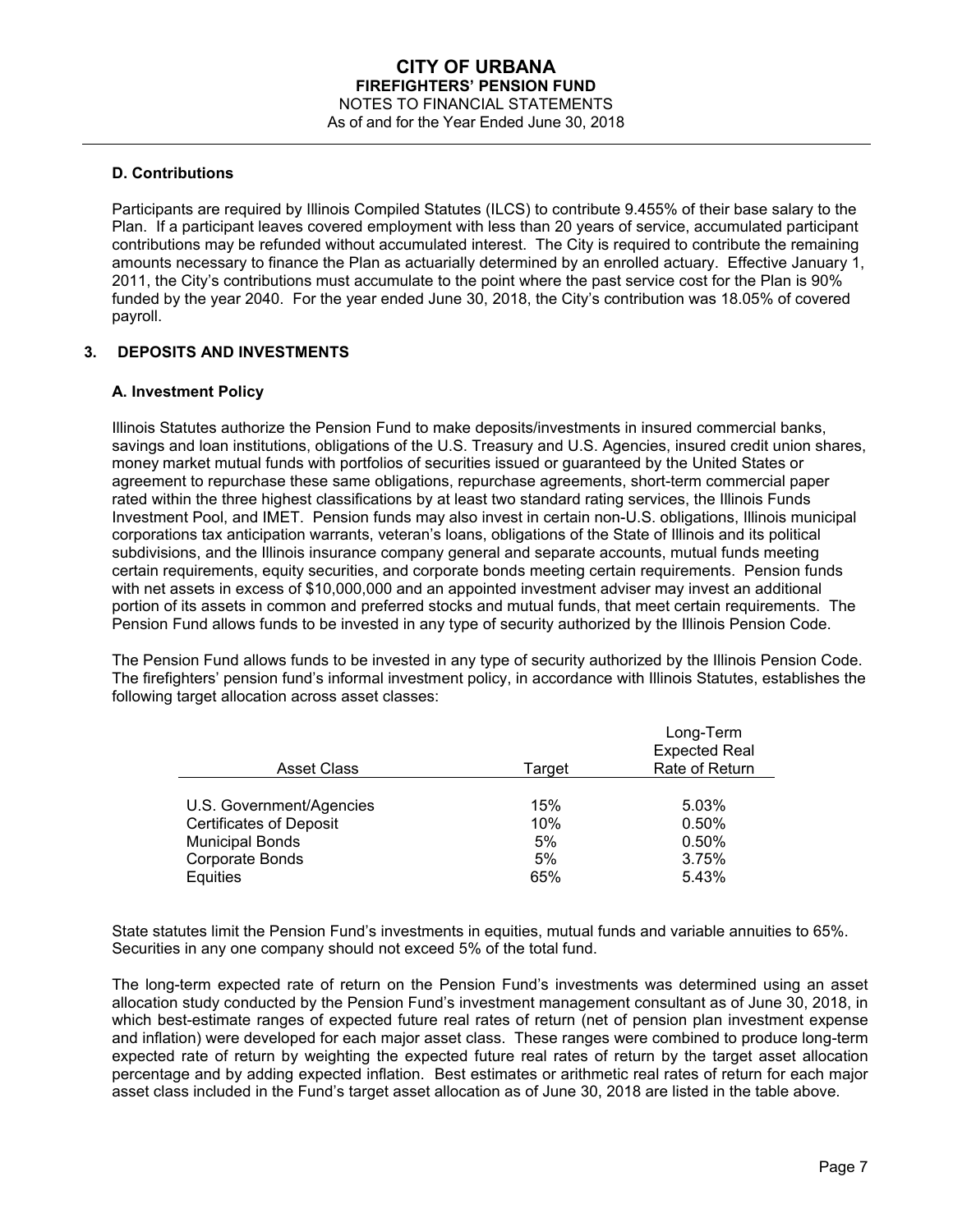#### **B. Custodial Credit Risk - Deposits**

With respect to deposits, custodial credit risk refers to the risk that, in the event of a bank failure, the government's deposits may not be returned to it. As of June 30, 2018, the Fund's bank deposits were covered by FDIC insurance.

#### **C. Custodial Credit Risk - Investments**

With respect to investments, custodial credit risk refers to the risk that, in the event of the failure of the counterparty to the investment, the Pension Fund will not be able to recover the value of its investments that are in possession of an outside party. As of June 30, 2018, no investments were exposed to custodial credit risk.

#### **D. Interest Rate Risk**

Interest rate risk is the risk that changes in interest rates will adversely affect the value of an investment.

As of June 30, 2018, the Pension Fund's investments were as follows:

|                     |                    | Maturity (in Years) |   |           |    |              |    |           |
|---------------------|--------------------|---------------------|---|-----------|----|--------------|----|-----------|
|                     |                    | Less than           |   |           |    |              |    | More than |
| Investment Type     | <b>Fair Value</b>  |                     |   | $1 - 5$   |    | $6 - 10$     |    | 10        |
|                     |                    |                     |   |           |    |              |    |           |
| U.S. Treasury       |                    |                     |   |           |    |              |    |           |
| obligations         | \$<br>3,740,555 \$ | $\sim$              | S | 2,090,720 | \$ | 1,649,835 \$ |    |           |
| U.S. Agency         |                    |                     |   |           |    |              |    |           |
| obligations         | 5,833,756          | 1,052,914           |   | 2,664,156 |    | 1,792,164    |    | 324,522   |
| Municipal bonds     | 315,420            |                     |   |           |    | 315,420      |    |           |
| Corporate bonds     | 3,186,313          | 281,418             |   | 1,629,203 |    | 1,275,692    |    |           |
| Money market mutual |                    |                     |   |           |    |              |    |           |
| funds               | 156,796            | 156,796             |   |           |    |              |    |           |
| <b>Totals</b>       | \$<br>13,232,840   | \$<br>1,491,128     | S | 6,384,079 | \$ | 5,033,111    | \$ | 324,522   |

#### **E. Concentration of Credit Risk**

Concentration of credit risk is the risk of loss attributed to the magnitude of a government's investment in a single issuer. The Pension Fund's investment policy requires diversification of the investment portfolio to minimize risk of loss resulting from over-concentration in a particular type of security, risk factor, issuer, or maturity.

At June 30, 2018, the Pension Fund's investment portfolio was concentrated with 6.99% held in Federal National Mortgage Association (FNMA) securities.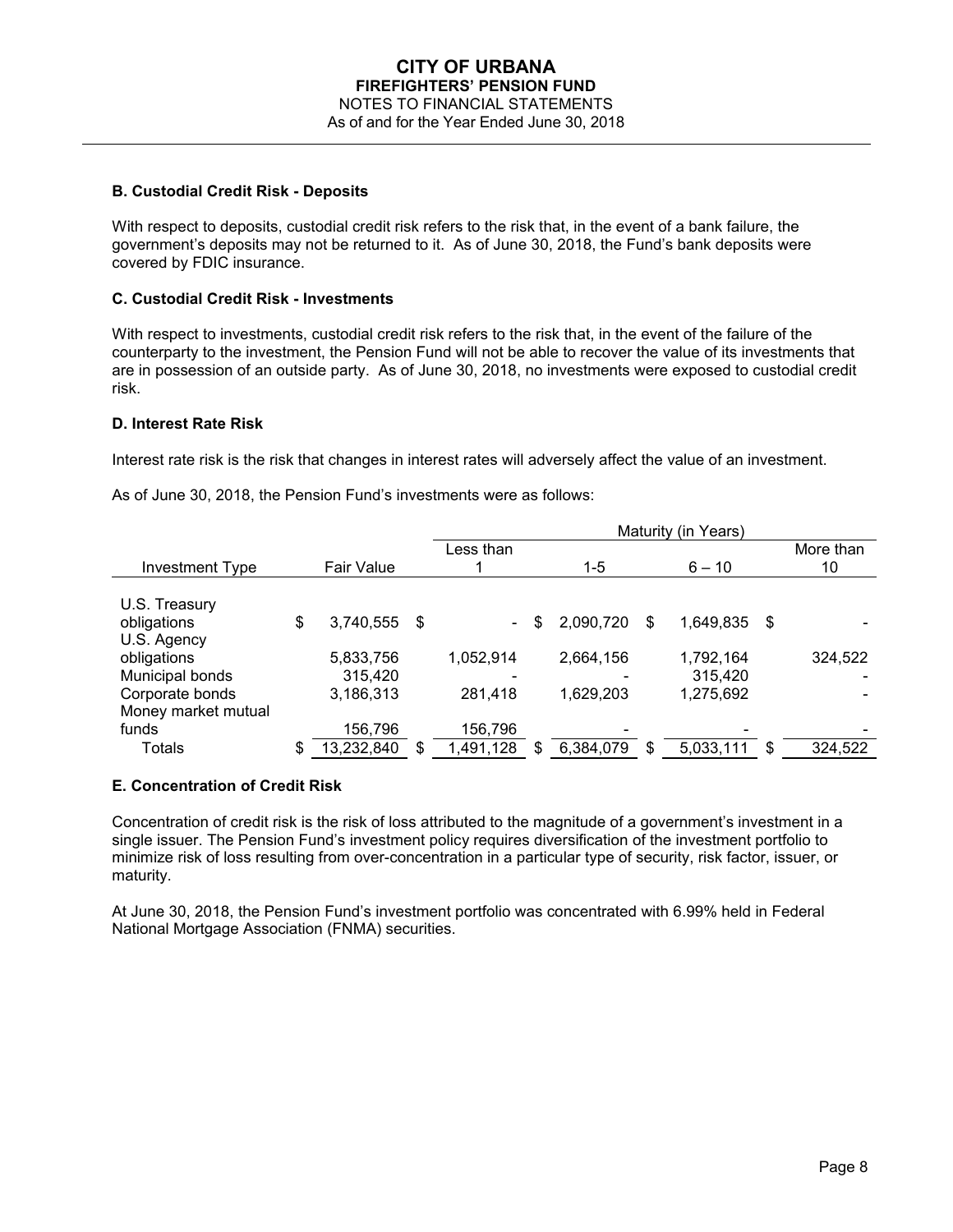## **F. Credit Risk**

State Statutes limit the investments in commercial paper to the top three ratings of two nationally recognized statistical rating organizations (NRSRO's). The Pension Fund's investment policy authorizes investments in any type of security allowed for in Illinois statutes regarding the investment of public funds. As of June 30, 2018, the Pension Fund's investments were rated as follows:

|                                                 | Moody's         |
|-------------------------------------------------|-----------------|
|                                                 | Investors       |
| <b>Investment Type</b>                          | <b>Services</b> |
|                                                 |                 |
| U.S. agency obligations (implicitly guaranteed) | Aaa             |
| Municipal bonds                                 | A2              |
| Corporate bonds                                 | Baa3 - A1       |
| Money market mutual funds                       | Aaa-mf          |

### **G. Rate of Return**

For the year ended June 30, 2018, the annual money-weighted rate of return on pension plan investments, net of Pension Fund investment expense, was 8.90%. The money-weighted rate of return expresses investment performance, net of investment expense, adjusted for the changing amounts actually invested.

### **H. Fair Value Hierarchy**

The Fund categorizes its fair value measurements within the fair value hierarchy established by generally accepted accounting principles. The hierarchy is based on the valuation inputs used to measure the fair value of the asset. Level 1 inputs are quoted prices in active markets for identical assets; Level 2 inputs are significant other observable inputs; Level 3 inputs are significant unobservable inputs. As of June 30, 2018, the Fund's investments are measured using the market valuation method and valuation inputs as follows:

| Investment Type                 | Level 1 |            | Level 2 |            | Level 3 |                          | Total |            |
|---------------------------------|---------|------------|---------|------------|---------|--------------------------|-------|------------|
|                                 |         |            |         |            |         |                          |       |            |
| U.S. Treasury obligations       | \$      |            | - \$    | 3,740,555  | S       | $\blacksquare$           | \$    | 3,740,555  |
| U.S. Agency obligations         |         | $\sim$     |         | 5,833,756  |         | ٠                        |       | 5,833,756  |
| Corporate bonds                 |         |            |         | 3,186,313  |         | ٠                        |       | 3,186,313  |
| Municipal bonds                 |         |            |         | 315,420    |         | $\overline{\phantom{0}}$ |       | 315,420    |
| Mutual funds – other than bonds |         | 32,539,569 |         |            |         | ٠                        |       | 32,539,569 |
| Money market mutual funds -     |         |            |         |            |         |                          |       |            |
| bond funds                      |         |            |         | 156,796    |         |                          |       | 156,796    |
| <b>Totals</b>                   | \$      | 32,539,569 | \$      | 13,232,840 | \$      | ٠                        |       | 45,772,409 |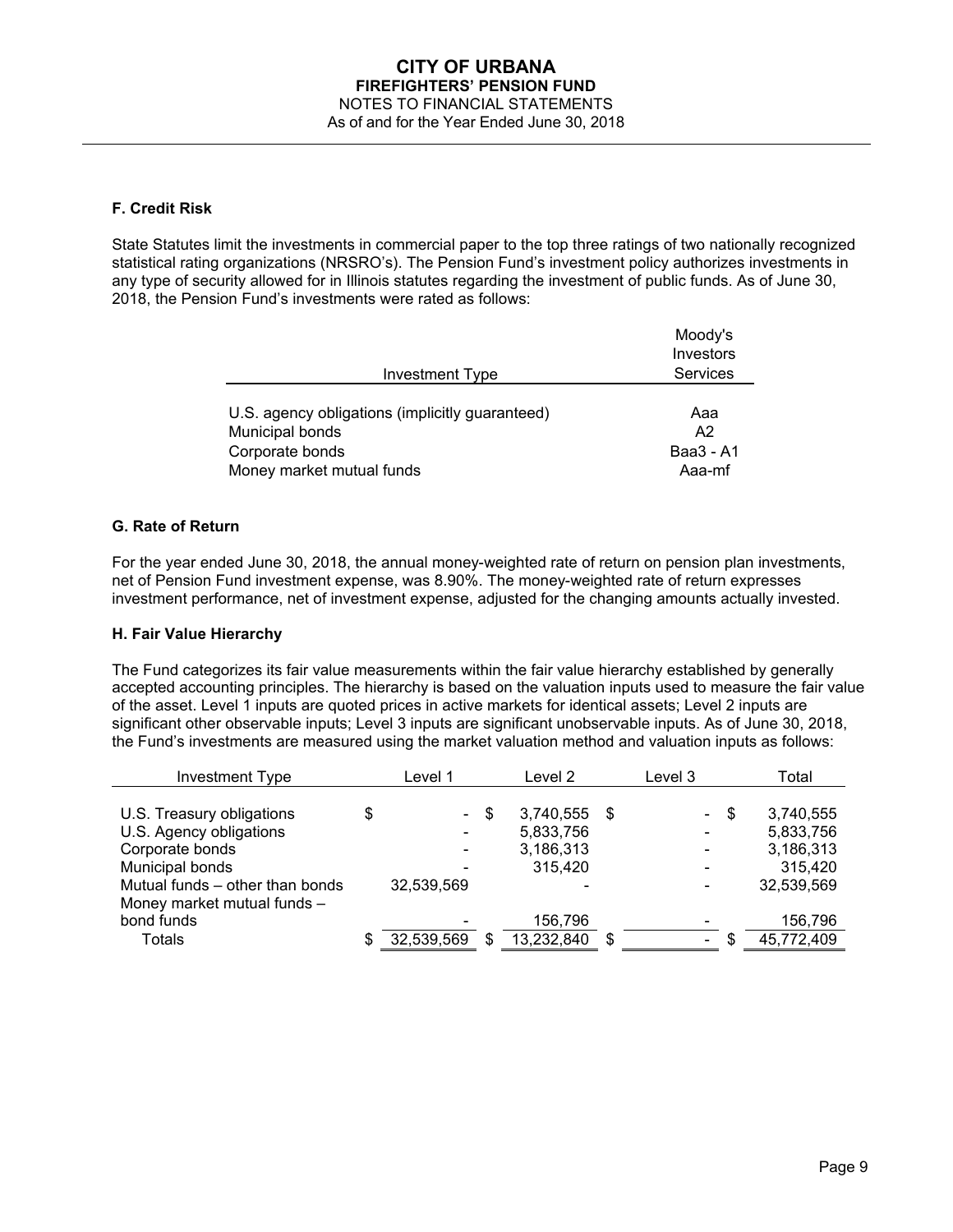## **4. PENSION LIABILITY OF THE CITY**

#### **A. Net Pension Liability**

The components of the net pension liability of the City as of June 30, 2018 were as follows:

| Total pension liability                     | \$. | 57,596,273 |
|---------------------------------------------|-----|------------|
| Plan fiduciary net position                 |     | 48,990,531 |
| City's net pension liability                |     | 8,605,742  |
| Plan fiduciary net position as a percentage |     |            |
| of the total pension liability              |     | 85%        |

The schedule of changes in the City's net pension liability and related ratios, presented as required supplementary information following the notes to the financial statements, presents multi-year trend information related to the funded status of the Pension Fund.

#### **B. Actuarial Assumptions**

The total pension liability above was determined by an actuarial valuation performed as of June 30, 2018 using the following actuarial methods and assumptions:

| Actuarial valuation date   | June 30, 2018    |
|----------------------------|------------------|
| Actuarial cost method      | Entry-age normal |
| Actuarial assumptions:     |                  |
| Projected salary increases | $4.25 - 7.19%$   |
| Inflation                  | 2.50%            |
| Interest rate              | 7.00%            |
| Cost-of-living adjustments | 2.50%            |
|                            |                  |

Asset valuation method Market value

Mortality rates were based on the independent actuary's 2016 Illinois Firefighters Mortality Table.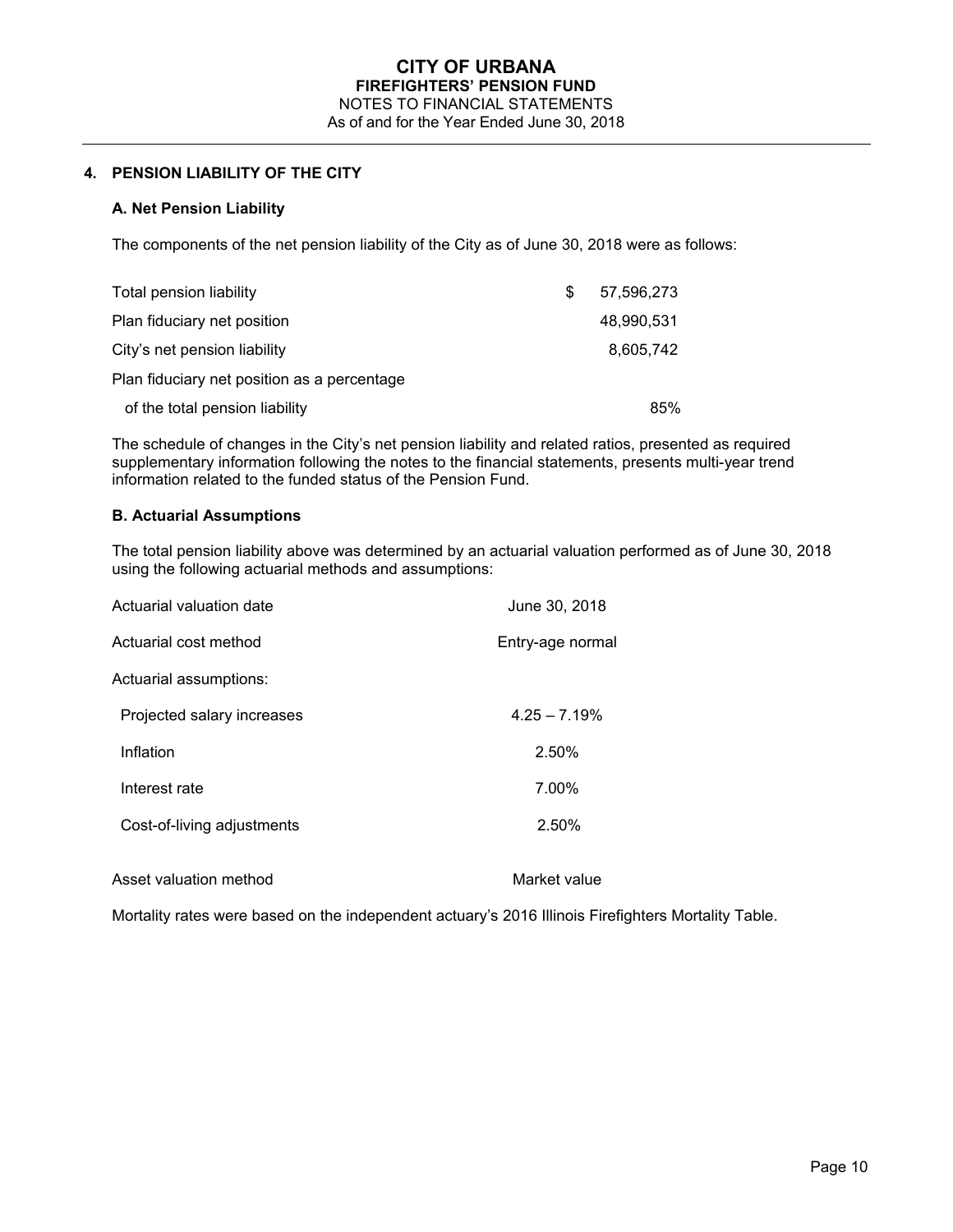#### **C. Discount Rate**

The discount rate used to measure the total pension liability for the Plan was 7.00%, the same as the prior valuation. The projection of cash flows used to determine the discount rate assumed that member contributions will be made at the current contribution rate and that City contributions will be made at rates equal to the difference between actuarially determined contribution rates and the member rate. Based on those assumptions, the Pension Fund's fiduciary net position was projected to be available to make all projected future benefit payments of current plan members. Therefore, the long-term expected rate of return on pension plan investments was applied to all periods of projected benefit payments to determine the total pension liability.

### **D. Discount Rate Sensitivity**

The following is a sensitivity analysis of the net pension liability to changes in the discount rate. The table below presents the pension liability of the firefighters calculated using the discount rate of 7.00% as well as what the net pension liability would be if it were to be calculated using a discount rate that is 1 percentage point lower (6.00%) or 1 percentage point higher (8.00%) than the current rate:

|                       | 1% Decrease  | Current       | 1% Increase |
|-----------------------|--------------|---------------|-------------|
|                       | $(6.00\%)$   | Discount Rate | $(8.00\%)$  |
| Net pension liability | \$16,847,286 | \$8,605,742   | \$1,886,912 |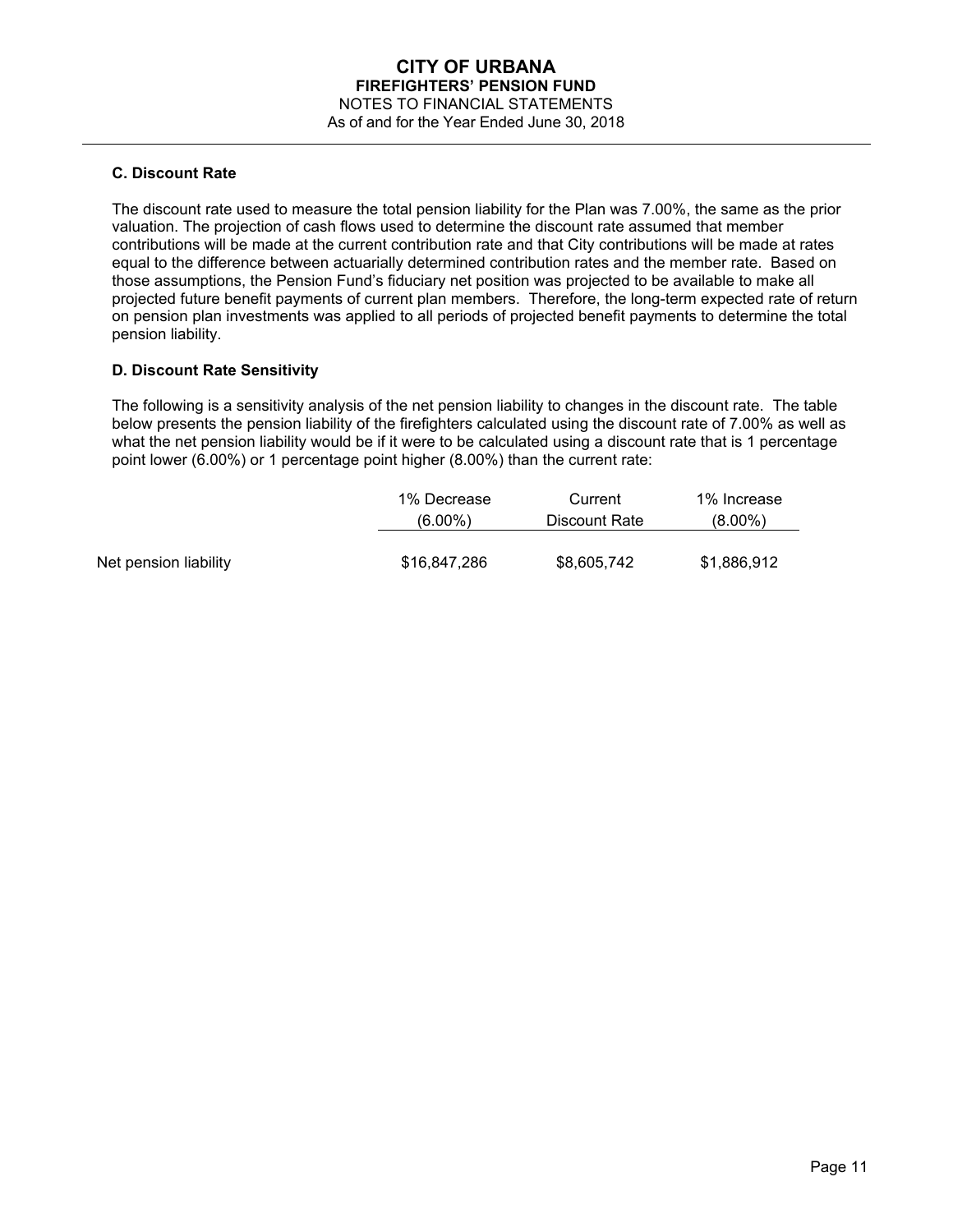#### SCHEDULE OF CHANGES IN THE CITY'S NET PENSION LIABILITY

AND RELATED RATIOS

Last Five Fiscal Years

|                                                     | 2014             | 2015             | 2016             |
|-----------------------------------------------------|------------------|------------------|------------------|
|                                                     |                  |                  |                  |
| <b>Total pension liability</b>                      |                  |                  |                  |
| Service cost                                        | \$<br>1,214,058  | \$<br>1,196,507  | \$<br>1,168,377  |
| Interest                                            | 2,893,786        | 3,002,629        | 3,275,512        |
| Differences between expected and actual experience  | (521,056)        | (17, 671)        | (686, 638)       |
| Changes of assumptions                              |                  | 685,724          | 2,156,908        |
| Benefit payments, including refunds of member       |                  |                  |                  |
| contributions                                       | (1,991,181)      | (2,072,600)      | (2,201,873)      |
| Net change in total pension liability               | 1,595,607        | 2,794,589        | 3,712,286        |
| <b>Total pension liability - beginning</b>          | 42,335,397       | 43,931,004       | 46,725,593       |
| Total pension liability - ending (a)                | \$<br>43,931,004 | \$<br>46,725,593 | \$<br>50,437,879 |
|                                                     |                  |                  |                  |
| Plan fiduciary net position                         |                  |                  |                  |
| <b>Employer contributions</b>                       | \$<br>1,517,629  | \$<br>1,236,008  | \$<br>1,038,747  |
| Employee contributions                              | 350,475          | 374,389          | 402,718          |
| Net investment income                               | 5,208,327        | 1,954,325        | 313,386          |
| Benefit payments, including refunds of member       |                  |                  |                  |
| contributions                                       | (1,991,181)      | (2,072,600)      | (2,201,873)      |
| Administration                                      | (37, 219)        | (36,908)         | (43, 824)        |
| Net change in plan fiduciary net position           | 5,048,031        | 1,455,214        | (490, 846)       |
| Plan fiduciary net position - beginning             | 35,692,771       | 40,740,802       | 42,196,016       |
| Plan fiduciary net position - ending (b)            | \$<br>40,740,802 | \$<br>42,196,016 | \$<br>41,705,170 |
|                                                     |                  |                  |                  |
| Employer's net pension liability - ending (a) - (b) | \$<br>3,190,202  | \$<br>4,529,577  | \$<br>8,732,709  |
|                                                     |                  |                  |                  |
| Plan fiduciary net position as a percentage of      |                  |                  |                  |
| the total pension liability                         | 92.74%           | 90.31%           | 82.69%           |
| Covered-employee payroll                            | \$<br>3,777,788  | \$<br>3,942,216  | \$<br>4,063,754  |
| Employer's net pension liability as a percentage    |                  |                  |                  |
| of covered-employee payroll                         | 84.45%           | 114.90%          | 214.89%          |
|                                                     |                  |                  |                  |

**Notes to Schedule:**

The Plan implemented GASB Statement No .67 in fiscal year 2014. Information prior to fiscal year 2014 is not available.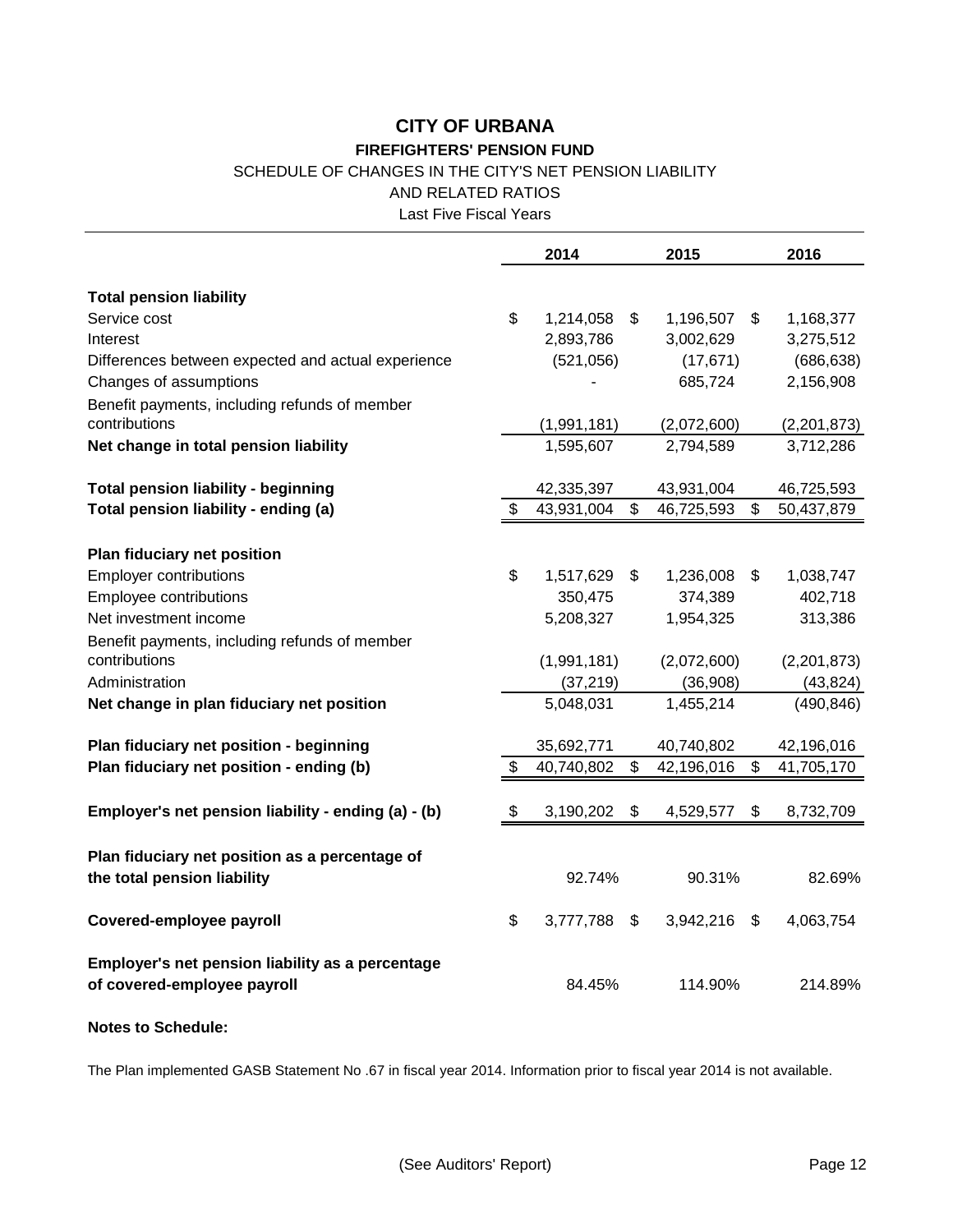| 2017             | 2018 |             |  |  |  |  |
|------------------|------|-------------|--|--|--|--|
|                  |      |             |  |  |  |  |
| \$<br>1,041,804  | \$   | 1,114,730   |  |  |  |  |
| 3,451,343        |      | 3,776,268   |  |  |  |  |
| 1,990,332        |      | 24,188      |  |  |  |  |
| 552,401          |      |             |  |  |  |  |
| (2,265,954)      |      | (2,526,718) |  |  |  |  |
| 4,769,926        |      | 2,388,468   |  |  |  |  |
| 50,437,879       |      | 55,207,805  |  |  |  |  |
| \$<br>55,207,805 | \$   | 57,596,273  |  |  |  |  |
|                  |      |             |  |  |  |  |
| \$<br>972,622    | \$   | 966,759     |  |  |  |  |
| 402,966          |      | 400,438     |  |  |  |  |
| 5,327,069        |      | 4,060,887   |  |  |  |  |
| (2, 265, 954)    |      | (2,526,718) |  |  |  |  |
| (36,152)         |      | (16, 556)   |  |  |  |  |
| 4,400,551        |      | 2,884,810   |  |  |  |  |
| 41,705,170       |      | 46,105,721  |  |  |  |  |
| \$<br>46,105,721 | \$   | 48,990,531  |  |  |  |  |
| \$<br>9,102,084  | \$   | 8,605,742   |  |  |  |  |
|                  |      |             |  |  |  |  |
|                  |      |             |  |  |  |  |
| 83.51%           |      | 85.06%      |  |  |  |  |
| \$<br>4,237,345  | \$   | 4,235,199   |  |  |  |  |
| 214.81%          |      | 203.20%     |  |  |  |  |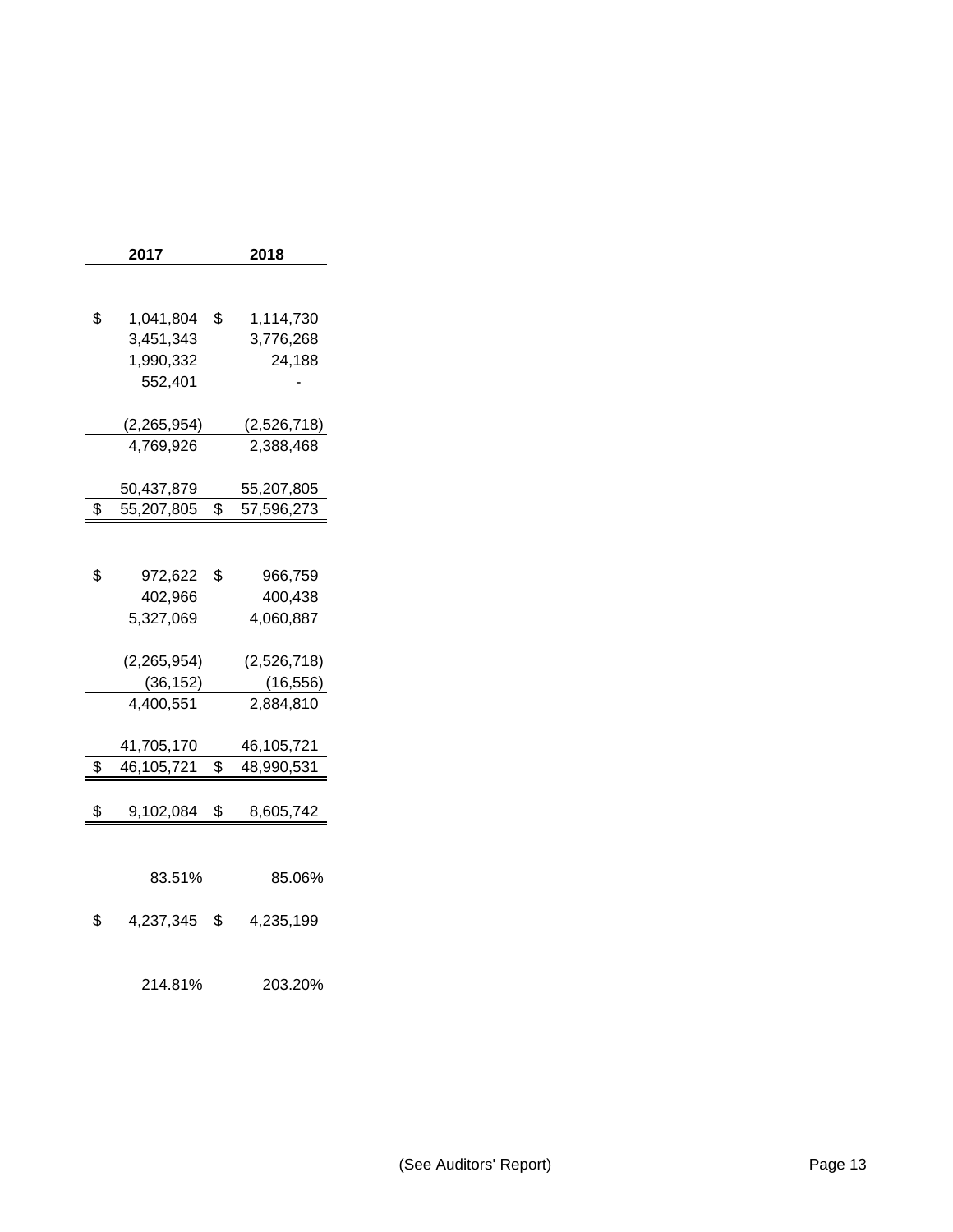### SCHEDULE OF EMPLOYER CONTRIBUTIONS

Last Ten Fiscal Years

|                                                               | 2009          |            |      | 2010         |    | 2011       | 2012 |           |  |
|---------------------------------------------------------------|---------------|------------|------|--------------|----|------------|------|-----------|--|
| Actuarially determined contribution                           | \$            | 1,025,535  | - \$ | 1,133,720    | \$ | 1,220,290  | - \$ | 1,182,977 |  |
| Contributions in relation to the                              |               |            |      |              |    |            |      |           |  |
| actuarially determined contribution                           |               | 1,251,695  |      | 1,372,080    |    | 1,463,810  |      | 1,403,306 |  |
| Contribution deficiency (excess)                              | \$            | (226, 160) | \$   | (238,360)    | \$ | (243, 520) | \$   | (220,329) |  |
|                                                               |               |            |      |              |    |            |      |           |  |
| Covered-employee payroll                                      | \$            | 3,249,911  | \$   | 3,319,469 \$ |    | 3,414,250  | S.   | 2,645,435 |  |
| Contributions as a percentage of                              |               |            |      |              |    |            |      |           |  |
| covered-employee payroll                                      |               | 38.51%     |      | 41.33%       |    | 42.87%     |      | 53.05%    |  |
| <b>Notes to Schedule:</b>                                     |               |            |      |              |    |            |      |           |  |
| Methods and assumptions used to determine contribution rates: |               |            |      |              |    |            |      |           |  |
| Actuarial cost method<br>Entry age normal                     |               |            |      |              |    |            |      |           |  |
| Amortization method<br>Level percentage of payroll, closed    |               |            |      |              |    |            |      |           |  |
| Remaining amortization period<br>19 years                     |               |            |      |              |    |            |      |           |  |
| Asset valuation method                                        |               | Market     |      |              |    |            |      |           |  |
| Inflation                                                     |               | 2.50%      |      |              |    |            |      |           |  |
| Salary increases                                              | 4.25% - 7.19% |            |      |              |    |            |      |           |  |

Investment rate of return

Mortality

Independent actuary's 2016 Illinois Firefighters Mortality Rates

7.00%, including inflation, net of investment expenses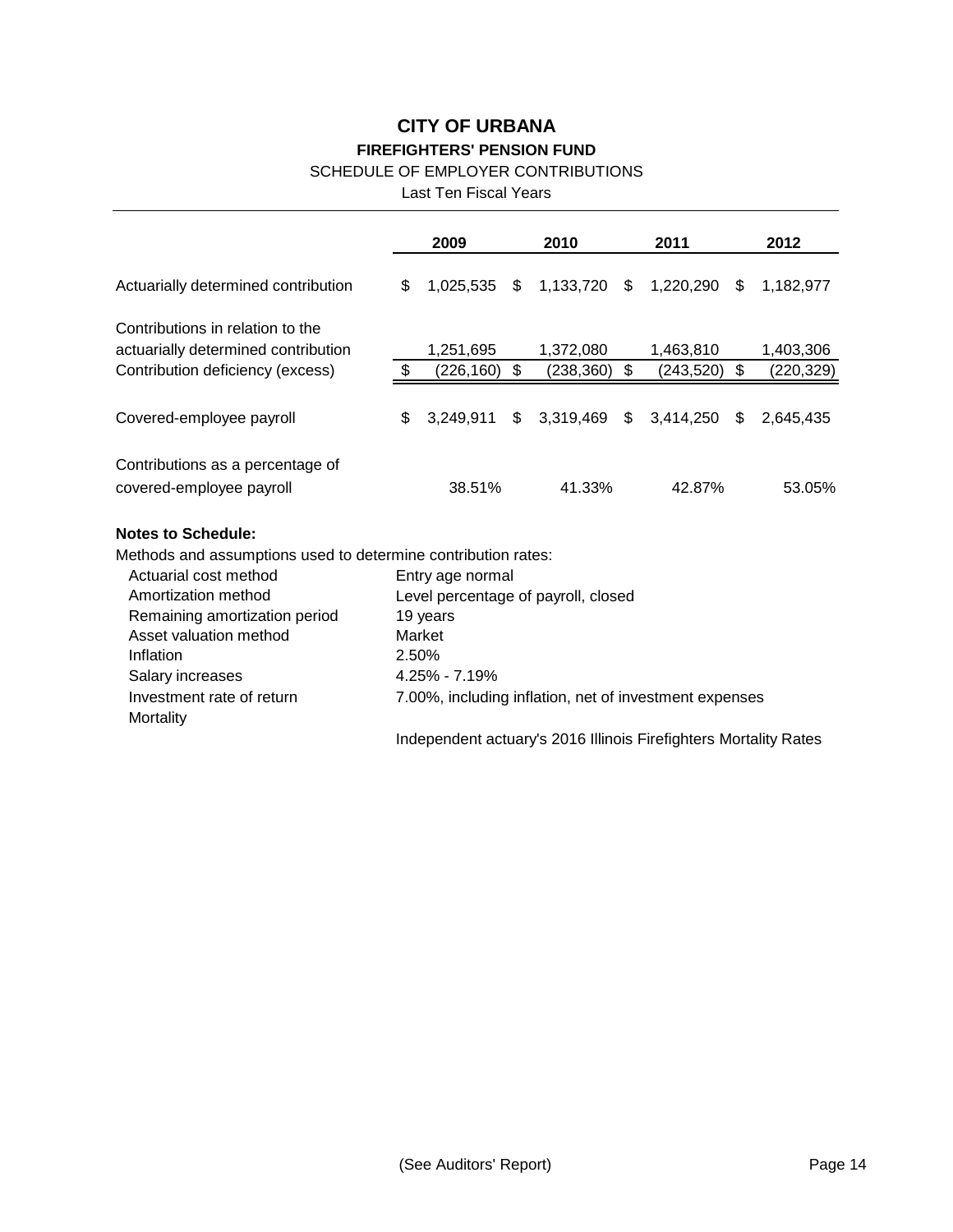| 2013             |    | 2014<br>2015    |    | 2016          |    |                        | 2017 | 2018      |      |            |
|------------------|----|-----------------|----|---------------|----|------------------------|------|-----------|------|------------|
| \$<br>1.245.665  | \$ | 1,179,662 \$    |    |               |    | 1,179,662 \$ 1,117,736 | \$   | 1,082,119 | - \$ | 764,329    |
| 1,482,369        |    | 1,517,629       |    | 1,236,008     |    | 1,038,747              |      | 972,622   |      | 966,759    |
| \$<br>(236, 704) | \$ | $(337, 967)$ \$ |    | $(56,346)$ \$ |    | 78,989                 | \$   | 109,497   | \$   | (202, 430) |
| \$<br>3.872.621  | \$ | 3,777,788       | \$ | 3,942,216     | \$ | 4,063,754              | \$   | 4,237,345 | \$   | 4.235.199  |
| 38.28%           |    | 40.17%          |    | 31.35%        |    | 25.56%                 |      | 22.95%    |      | 22.83%     |